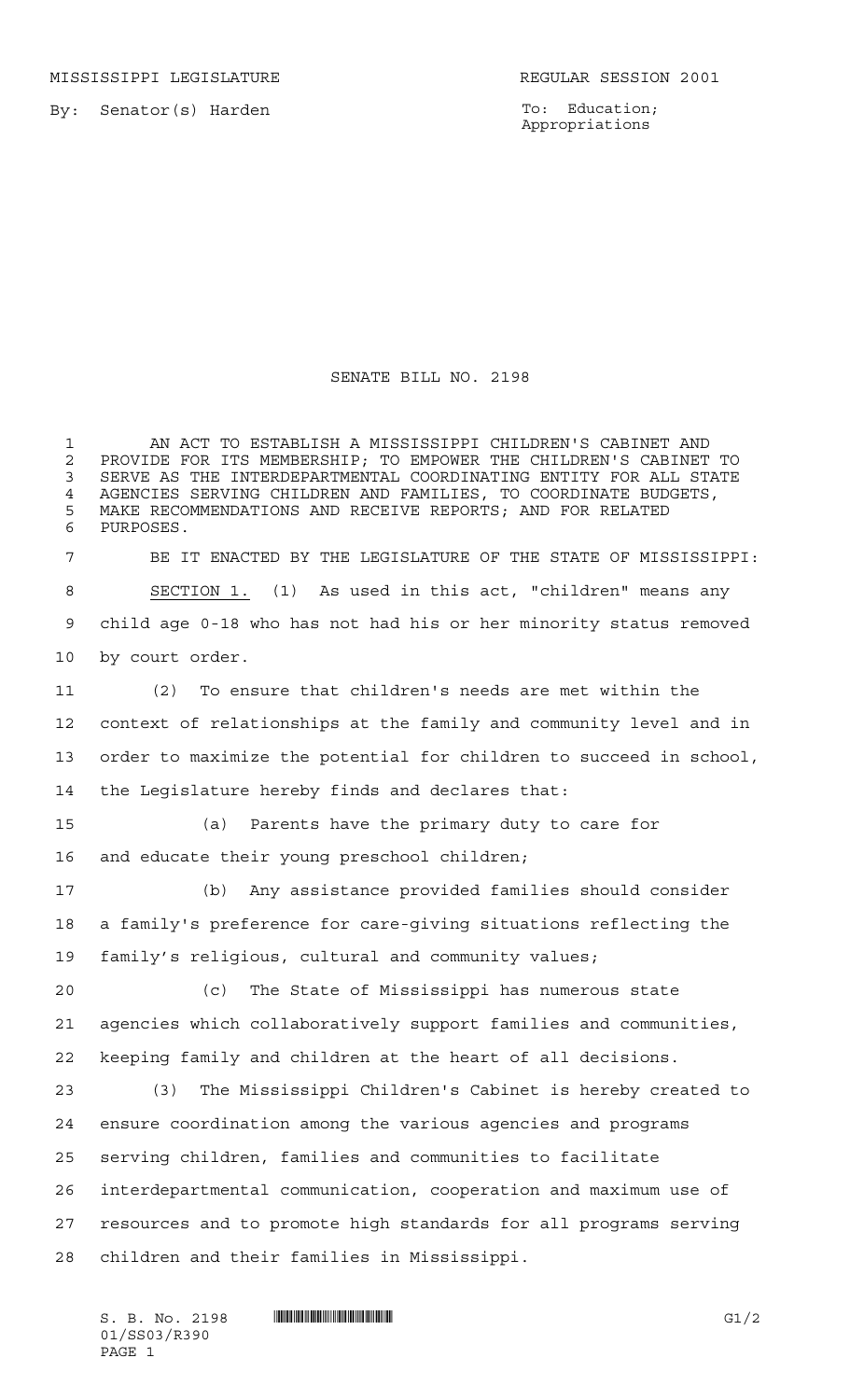(4) The membership of the Mississippi Children's Cabinet shall be as follows:

 (a) The State Superintendent of Education, or his designee;

 (b) The Executive Director of the Department of Health, or his designee;

 (c) The Executive Director of the Department of Human Services, or his designee;

 (d) The Executive Director of the Mississippi Department of Mental Health, or his designee;

(e) The Attorney General, or his designee;

 (f) A representative from the Office of the Governor. (5) The cabinet shall meet upon call of the Governor not later that August 1, 2001, and shall organize for business by selecting a chairman who shall serve for a one-year term and may be selected for subsequent terms. The cabinet shall adopt internal organizational procedures necessary for efficient operation of the cabinet. Cabinet procedures shall include duties of officers, a process for selecting officers, quorum requirements for conducting business and policies for any cabinet staff. Each member of the cabinet shall designate necessary staff of their departments to assist the cabinet in performing its duties and responsibilities. The cabinet shall meet and conduct business at least quarterly. Meetings of the cabinet shall be open to the public and opportunity for public comment shall be made available at each such meeting. The chairman of the cabinet shall notify all persons who request such notice as to the date, time and place of each meeting.

 (6) Members of the cabinet shall receive no compensation for their services, but shall be reimbursed for travel and other expenses actually incurred in the performance of their official duties. Such reimbursement shall be paid in accordance with the

 $S.$  B. No. 2198  $\blacksquare$ 01/SS03/R390 PAGE 2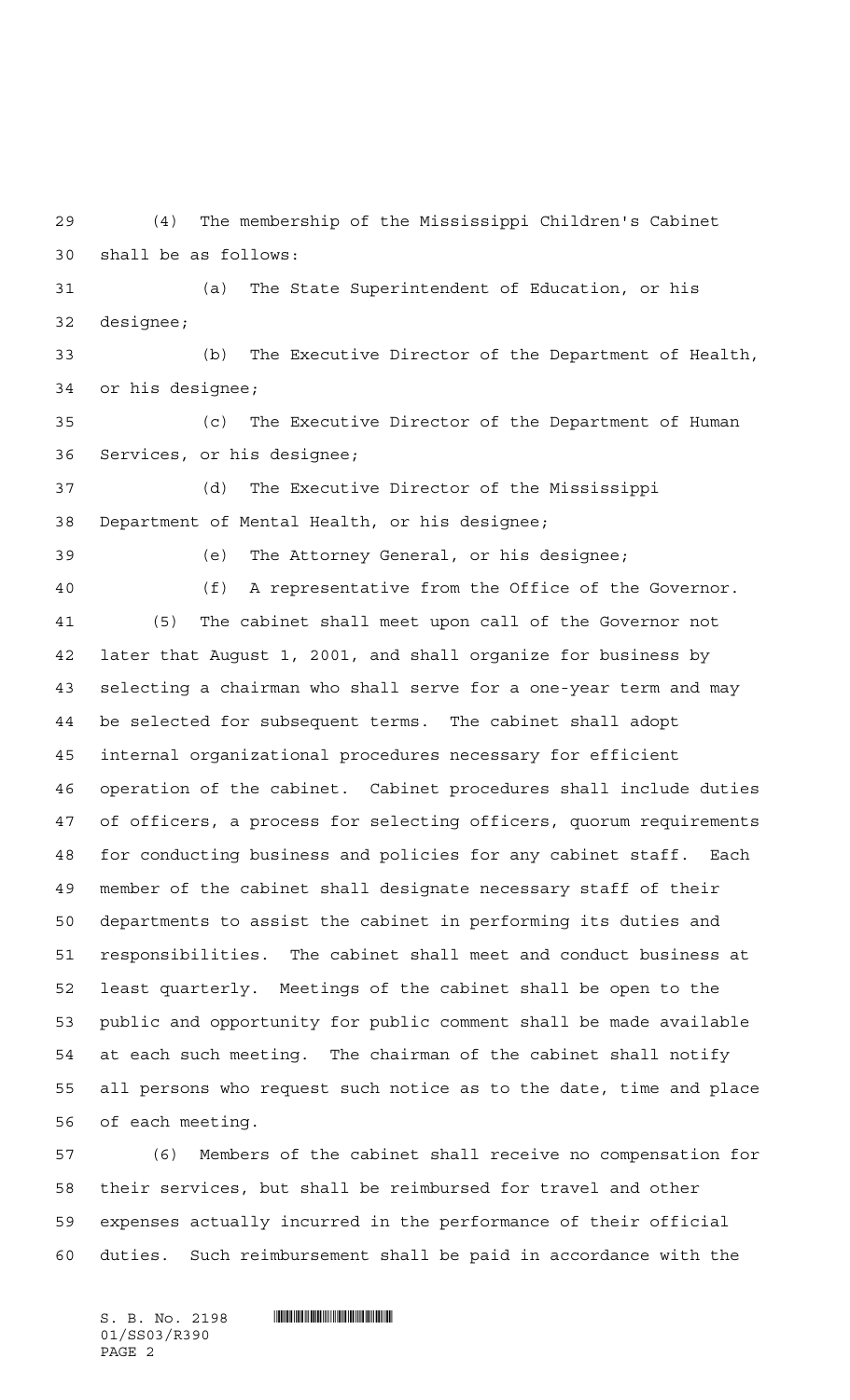provisions of Section 25-3-41, Mississippi Code of 1972, and shall be approved by the chairman of the cabinet.

 (7) The Mississippi Children's Cabinet shall perform each of the following duties:

 (a) Serve as interagency coordinating council for the various agencies, public and private programs serving children and their families in the State of Mississippi;

 (b) Collect, compile and distribute data relating to all programs and services for children and families, including, but not limited to, an inventory of the programs and services available in each county of the state; and identify and make recommendations with regard to program areas for which an unfulfilled need exists within the state for accurate and accessible information;

 (c) Review and analyze spending priorities for each state agency which utilizes state or federal funds to administer or provide programs and services for children and families and make recommendations thereon to the Legislative Budget Committee and the Governor;

 (d) Publish annually, on or before November 1, a comprehensive report on the status of all programs and services for children and families in Mississippi and distribute the report to the Governor, the Legislature, local school districts and make the report available to the general public, using the following criteria:

| 86 |                                          | (i) Program name and location;            |
|----|------------------------------------------|-------------------------------------------|
| 87 |                                          | (ii) Dates of operation;                  |
| 88 |                                          | (iii) Service provided;                   |
| 89 |                                          | (iv) Target population and number served; |
| 90 |                                          | (v) Eligibility requirement;              |
| 91 |                                          | $(vi)$ Funding source;                    |
| 92 |                                          | (vii) Amount of funding per unit;         |
| 93 |                                          | (viii) Annual cost;                       |
|    | S. B. No. 2198<br>01/SS03/R390<br>PAGE 3 |                                           |